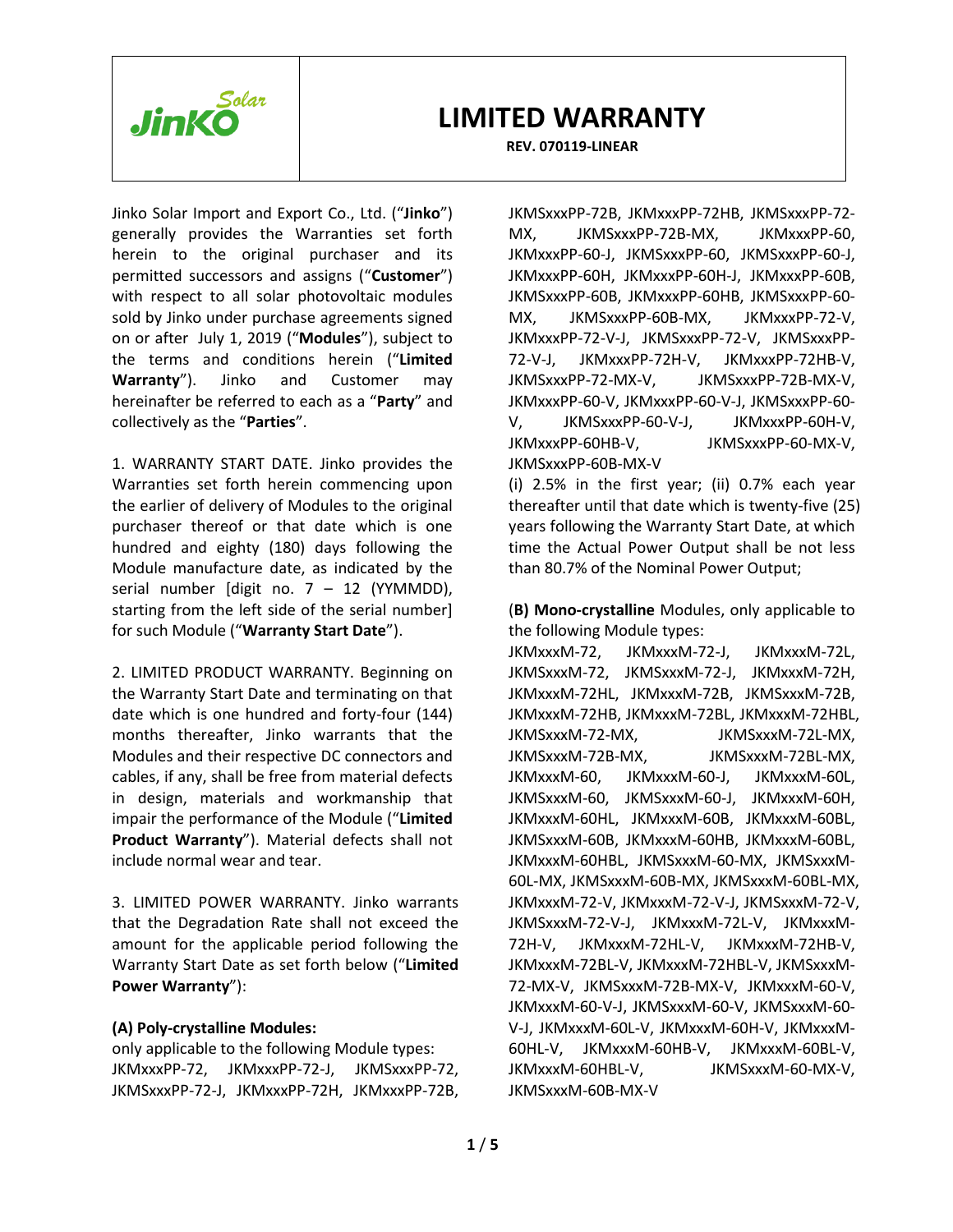

**REV. 070119-LINEAR**

(i) 2.5% in the first year; (ii) 0.6% each year thereafter until that date which is twenty-five (25) years following the Warranty Start Date, at which time the Actual Power Output shall be not less than 83.1% of the Nominal Power Output;

**(C) DUAL Glass SERIES**: only applicable to the following Modules types:

## **(1) Dual Glass Poly SERIES**:

JKMxxxPP-72-DV, JKMSxxxPP-72-DV, JKMxxxPP-72-DV-J, JKMSxxxPP-72-DV-J, JKMxxxPP-72H-DV, JKMxxxPP-60-DV, JKMSxxxPP-60-DV, JKMxxxPP-60-DV-J, JKMSxxxPP-60-DV-J, JKMxxxPP-60H-DV (i) 2.5 % in the first year; (ii) 0.5 % each year thereafter until that date which is thirty (30) years following the Warranty Start Date, at which time the Actual Power Output shall be not less than 83.0 % of the Nominal Power Output;

### **(2) Dual Glass Mono SERIES:**

JKMxxxM-72-DV, JKMSxxxM-72-DV, JKMxxxM-72- DV-J, JKMSxxxM-72-DV-J, JKMxxxM-72H-DV, JKMxxxM-60-DV, JKMSxxxM-60-DV, JKMxxxM-60- DV-J, JKMSxxxM-60-DV-J, JKMxxxM-60H-DV (i) 2.5% in the first year; (ii) 0.5% each year thereafter until that date which is thirty (30) years following the Warranty Start Date, at which time the Actual Power Output shall be not less than 83 % of the Nominal Power Output;

**(D) BIFACIAL SERIES**: for **P-Type Bifacial** Modules:

**(1) DUAL GLASS BIFACIAL SERIES,** only applicable to the following Modules types:

JKMxxxM-60-BDVP, JKMxxxM-60H-BDVP, JKMxxxM-72-BDVP, JKMxxxM-72H-BDVP JKMxxxM-60HL-BDVP, JKMxxxM-72HL-BDVP

(i) 2.5% in the first year; (ii) 0.5% each year thereafter until that date which is thirty (30) years following the Warranty Start Date, at which time the Actual Power Output shall be not less than 83% of the Nominal Power Output.

## **(2) TRANSPARENT BACKSHEET BIFACIAL SERIES:**

only applicable to the following Modules types: JKMxxxM-60H-TV, JKMxxxM-72H-TV, JKMxxxM-60HL-TV , JKMxxxM-72HL-TV

(i) 2.5% in the first year; (ii) 0.55% each year thereafter until that date which is thirty (30) years following the Warranty Start Date, at which time the Actual Power Output shall be not less than 81.55% of the Nominal Power Output.

Notwithstanding anything to the contrary herein, the Limited Power Warranty for BIFACIAL SERIES Modules shall apply only to the front-side power output of such Modules.

4. POWER DEFINITIONS. "**Nominal Power Output (PO0)**" means the original manufactured nameplate specification of the Module, expressed in Watts, as certified by Jinko and indicated on the Module, excluding any specified positive tolerance. "**Actual Power Output (POt)**" means the power output of the Module, expressed in Watts, at Watt peak that a Module generates (or, for BIFACIAL SERIES, that the front-side of a Module generates) at a given point in time in a year after the Warranty Start Date (**t**) in its 'Maximum Power Point' under Standard Test Conditions, corrected for any measurement error ("**STC**"). STC are as follows, measured in accordance with IEC 61215: (a) light spectrum of AM 1.5; (b) an irradiation of 1000W per  $m^2$ ; and (c) a cell temperature of 25 degrees centigrade at right angle irradiation. The "**Degradation Rate (DR)**" shall be any positive amount calculated in accordance with the following formula, expressed as a percent:

*DR = 1.00 – [(POt) / (PO0)]*

5. CLAIMS. Customer shall bear the burden of establishing a breach of the Warranties hereunder. If Customer believes there has been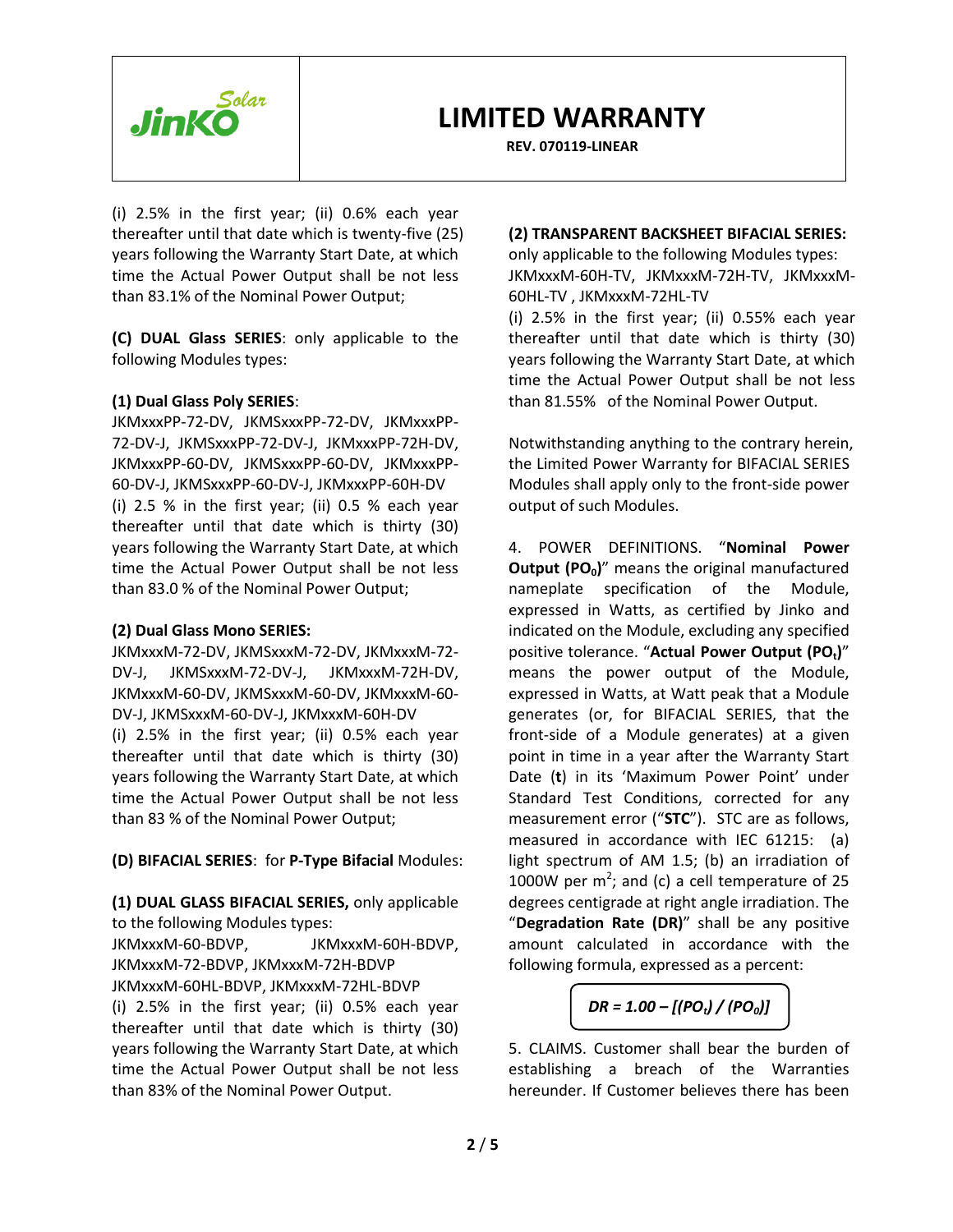

**REV. 070119-LINEAR**

a breach of the Limited Product Warranty or Limited Power Warranty (collectively, "**Warranties**"), then Customer shall promptly, and not later than thirty (30) days after knowledge thereof, provide notice to Jinko setting forth the following information related to the claim: (a) party making claim; (b) detailed description; (c) evidence, including photographs and data; (d) relevant serial numbers; (e) Warranty Start Date; (f) Module type; (g) physical address; (h) any additional evidence reasonably requested by Jinko; and (i) upon request from Jinko, the actual Module(s) allegedly causing the breach. Notwithstanding anything to the contrary herein, Jinko shall be entitled, in Jinko's sole discretion upon written notice to Customer, to require that any breach of the Warranties alleged by Customer be reviewed by TÜV Rheinland, TÜV SUD or other neutral third party testing laboratory selected by Jinko and approved by Customer, such approval not to be unreasonably withheld or delayed ("**Independent Testing Lab**"). The power measurement tolerance of any testing equipment utilized by any Independent Testing Lab in performing tests required by this Section 5 shall be disclosed in writing to both Parties prior to performance of any such tests and shall be reflected in any final test results provided by the Independent Testing Lab. The determination by an Independent Testing Lab as to whether a breach has occurred shall be final and conclusive with respect to the matters covered by such determination. Jinko shall be responsible for all costs incurred by it in connection with the shipment by Customer of a Module pursuant to Section 5(i) hereto and any Independent Testing Lab's services provided pursuant to this Section 5, including shipping, testing services, storage, insurance and any Module destruction incidental thereto; provided, however, Customer shall promptly upon receipt of notice indemnify Jinko for all such costs on a dollar-for-dollar basis in

the event the Independent Testing Lab is unable to confirm a breach of the Warranties or, if no Independent Testing Lab was utilized, Customer is otherwise unable to establish a breach of the Warranties.

6. REMEDIES. In Jinko's sole discretion, Jinko shall repair, replace or provide additional modules compensating for the related power loss for any Module which causes a breach of the Warranties. Additional, repaired or replacement Modules shall be delivered to the same destination and on the same INCOTERMS 2010 delivery basis that the original Module causing breach of the Warranties was delivered under the purchase agreement to which this Limited Warranty applies. Replaced Modules received by Jinko pursuant to Section 5 shall be the sole property of Jinko. Jinko shall be solely responsible for all shipping costs incurred performing its additional supply, repair or replacement obligations under this Section 6. Additional or replacement Modules shall be of the same type and physical form as the original Module, electrically compatible with the original Module, and have an electrical output of not less than the warranted power output of the original Module at the time of supply or replacement, based on the warranted degradation rates set forth at Section 3 hereto. Notwithstanding the foregoing, if Jinko no longer supplies Modules meeting the foregoing criteria, then additional or replacement Modules provided under this Section 6 shall be those Modules then supplied by Jinko most substantially meeting the foregoing criteria. Jinko's performance of any repair, replacement or additional supply pursuant to this Section 6 shall not extend the term of any Warranties.

7. EXCLUSIONS. This Limited Warranty is subject to the exclusions set forth in this Section 7. The Warranties shall not apply to any Module which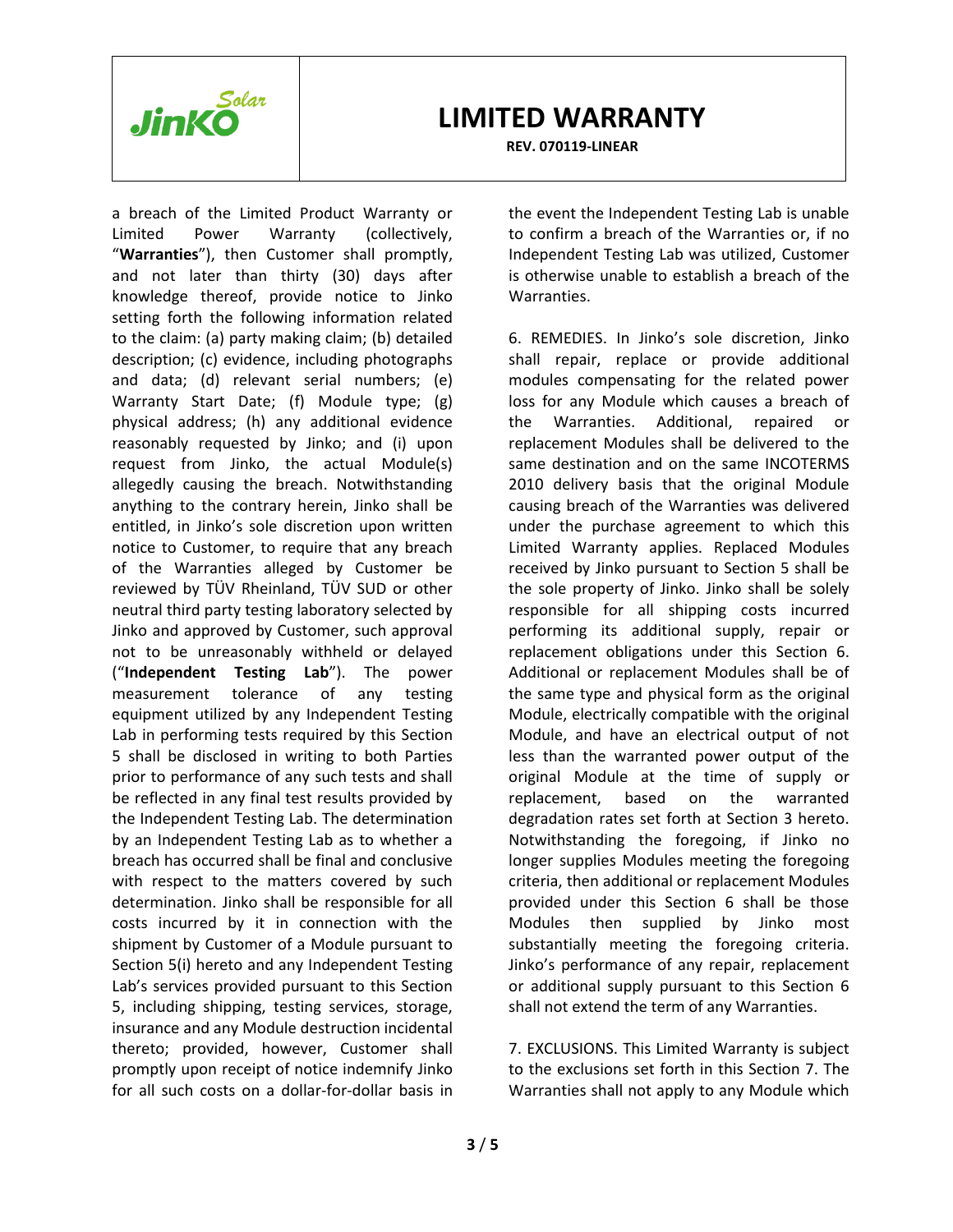

**REV. 070119-LINEAR**

has been: (a) altered, repaired or modified without the prior written consent of Jinko or otherwise inconsistent with Jinko's written instructions; (b) removed and re-installed at any location other than the physical location in which it was originally installed following purchase by Customer or receipt from Jinko as a replacement Module; (c) subject to misuse, abuse, neglect, or accident except as may be caused by Jinko in the course of storage, transportation, handling, installation, application, use or service; (d) subject to force majeure, electrical surges, lightning, flood, fire, vandalism, tampering, accidental breakage, or other events beyond Jinko's control, resulting in material damage to the Module; (e) installed on mobile platforms (other than single- or dual-axis trackers) or in a marine environment; (f) subject to direct contact with corrosive agents or salt water; pest damage; or malfunctioning PV system components; or (g) used in a manner inconsistent with the version of Jinko Installation Manual available at [www.jinkosolar.com](http://www.jinkosolar.com/) on the date the Module is manufactured. The Warranties shall not apply to any Module for which the labels thereon indicating type or serial number have been altered, removed or made illegible. The Warranty shall not apply to Modules for which full and final payment has not been received by Jinko.

8. NOTICE. Any notice required or permitted under this Limited Warranty shall be in writing and deemed to be properly given by the sender and received by the addressee. Mailed notices and facsimile notices shall be addressed to the Jinko office located closest to the place of original installation, as identified at www.jinkosolar.com/contact.html. Notices by email should be sent to [cs@jinkosolar.com.](mailto:cs@jinkosolar.com) Customer shall promptly provide contact information upon request. For the avoidance of doubt, e-mail alone shall not constitute valid notice pursuant to this Section 8.

9. LIMITS OF LIABILITY. **NOTWITHSTANDING ANYTHING TO THE CONTRARY IN THIS LIMITED WARRANTY, EXCEPT AS EXPRESSLY PROVIDED HEREIN, JINKO MAKES NO WARRANTIES, GUARANTEES OR CONDITIONS, EXPRESS OR IMPLIED, ARISING FROM OR RELATING TO THE MODULES AND JINKO DISCLAIMS ANY WARRANTY OR GUARANTEE IMPLIED BY LAW, INCLUDING IMPLIED WARRANTIES OF PERFORMANCE, MERCHANTABILITY OR FITNESS FOR A PARTICULAR PURPOSE AND IMPLIED WARRANTIES OF CUSTOM OR USAGE, ARISING FROM OR RELATING TO THE MODULES. THE REMEDIES FOR BREACH OF THIS WARRANTY ARE CUSTOMER'S SOLE AND EXCLUSIVE REMEDIES ARISING FROM OR RELATING TO ANY BREACH OF THE WARRANTIES. IN NO EVENT SHALL JINKO BE RESPONSIBLE PURSUANT TO THIS WARRANTY FOR ANY PERFORMANCE ANALYSIS, INSPECTION, DIAGNOSIS, REMOVAL, CUSTOMS, IMPORT DUTIES, EXPORT DUTIES, TAXES, REINSTALLATION COSTS, SPECIAL, INDIRECT, INCIDENTAL, PUNITIVE, EXEMPLARY OR CONSEQUENTIAL DAMAGES OF ANY NATURE WHATSOEVER, INCLUDING LOSSES OR DAMAGES CAUSED BY REASON OF LOSS OF USE, LOSS OF PROFITS OR REVENUE, INTEREST CHARGES (EXCEPT AS EXPRESSLY PROVIDED HEREIN), LOSS OF BONDING CAPACITY, COST OF CAPITAL OR CLAIMS OF CUSTOMER DAMAGES, WHETHER LIABILITY ARISES AS A RESULT OF BREACH OF CONTRACT, TORT LIABILITY (INCLUDING NEGLIGENCE), STRICT LIABILITY, BY OPERATION OF LAW OR IN ANY OTHER MANNER. EXCEPT AS SET OUT IN THIS LIMITED WARRANTY, JINKO SHALL HAVE NO RESPONSIBILITY OR LIABILITY WHATSOEVER FOR DAMAGE OR INJURY TO PERSONS OR PROPERTY, OR FOR OTHER LOSS OR INJURY**